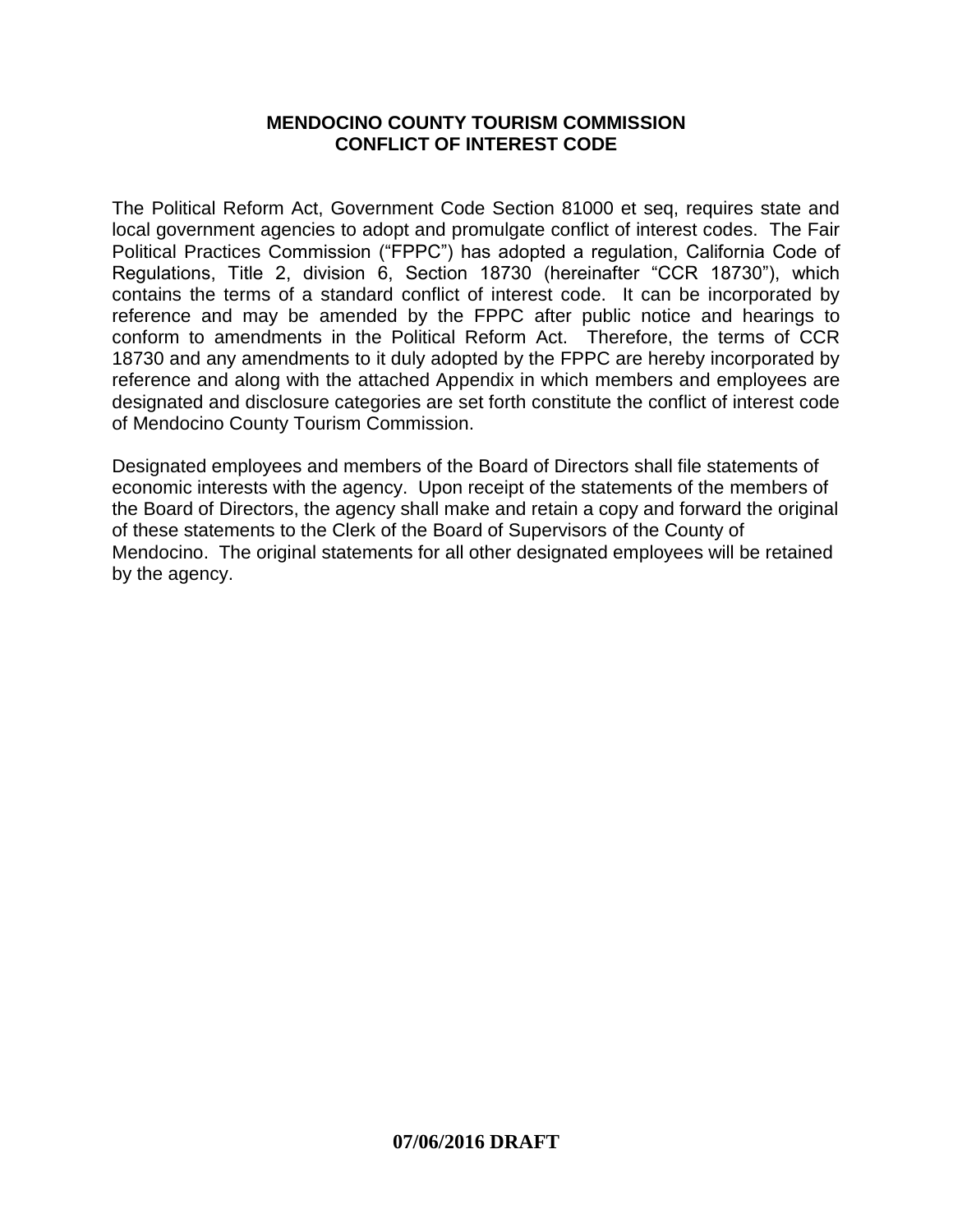# **APPENDIX A**

## **CONFLICT OF INTEREST CODE**

# **OF THE**

# **MENDOCINO COUNTY TOURISM COMMISSION**

#### **DESIGNATED EMPLOYEES**

Under the provisions of this Code, designated employees shall file statements of economic interests. The following are designated employees because their positions involve the making of or participation in the making of decisions which could affect private financial interests as defined by 2 CCR 18701 materially. The financial effect of a government decision is material if the decision will have a significant effect on a person's or business entity's real property or source of income in question. Any investments, interests in real property and sources of income held by the designated employee's spouse or dependent children must be reported as though held by the designated employee personally. .

It has been determined that the positions listed below are officials who manage public investments:

Members of the Board of Directors

Executive Director

1

 1 Individuals holding one of the above listed positions may contact the FPPC for assistance or written advice regarding their filing obligations if they believe that their position has been categorized incorrectly. The FPPC makes the final determination whether a position is covered by Government Code Section 87200.